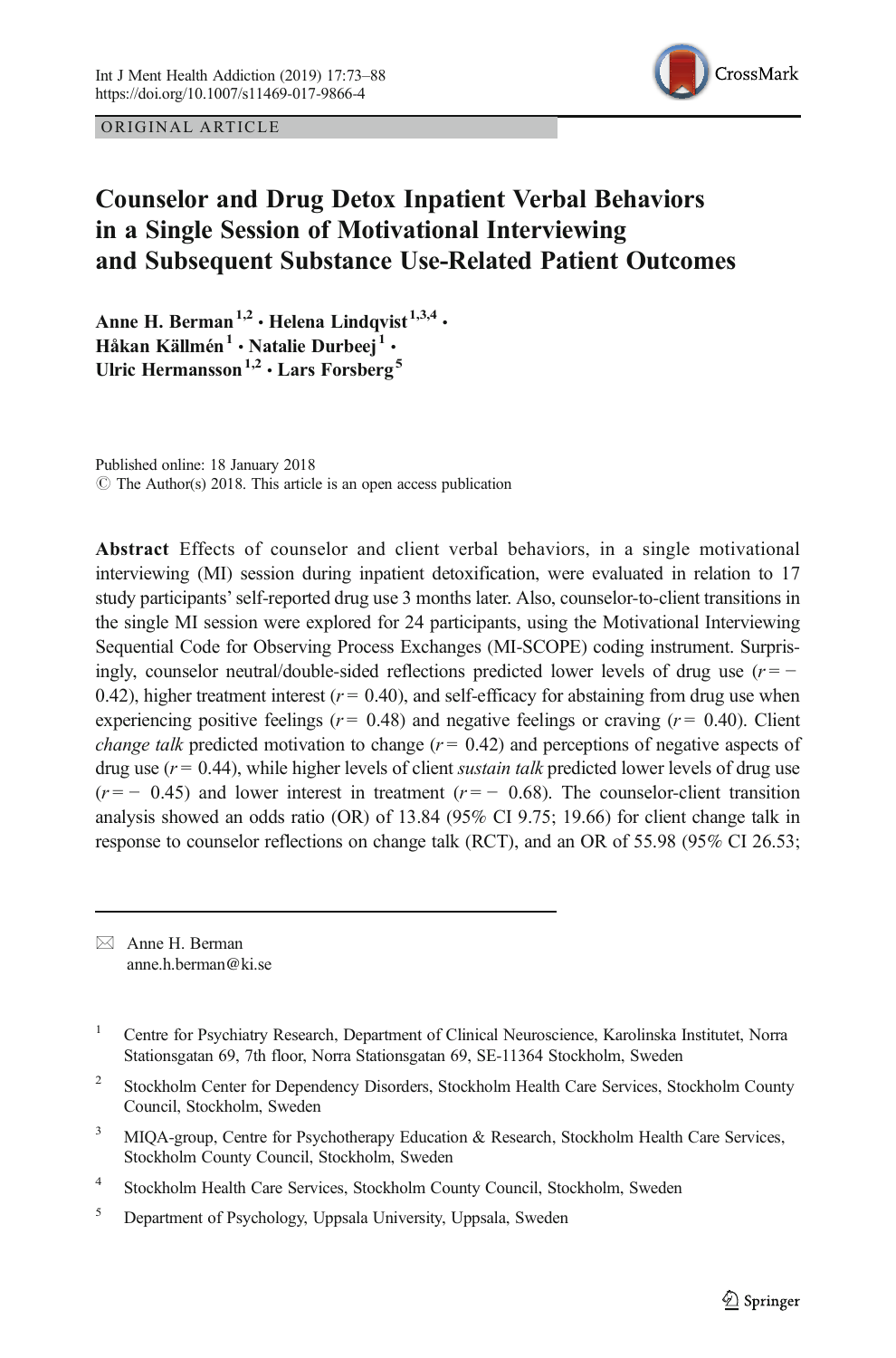118.12) for client sustain talk in response to counselor reflections on sustain talk (RST). Future research should increase sample size and extend follow-up.

Keywords Detoxification . Hospital . Motivational interviewing . Drug use . Counselor. Client

A significant challenge facing treatment providers for problematic substance users is to mobilize the client's motivation and stimulate behavioral change within a short period of time. This challenge is particularly relevant within inpatient detoxification care, when clients are in crisis and in treatment for several days. Research on psychosocial interventions in the detoxification setting is sparse, but the evidence available suggests that receiving three motivational interviewing (MI) sessions increases the proportion of alcohol detoxification patients who participate in 12-step groups 2 months later (Schilling et al. [2002\)](#page-15-0) and that receiving a single MI session positively affects drug detoxification patients 3 months later, in terms of increased awareness of the positive effects of drugs as well as increased self-efficacy regarding the capacity to abstain from drugs in connection with positive feelings (Berman et al. [2010](#page-14-0)). Brief MI interventions thus may have potential for eliciting small but significant effects in the detoxification setting.

The positive findings regarding the effects of such minimal interventions raise the question of exactly what aspects of MI might be key to effecting healthy behavioral change in clients. A causal chain of behavioral links has been proposed and analyzed, suggesting that effective MI treatment is, to a certain extent, mediated by therapist behavior on the one hand, and client behavior on the other, where the association with substance use outcomes is  $r = 0.13$  for therapist behavior and  $r = 0.23$  for client behavior. The link between therapist and client insession behavior is stronger,  $r = .46$  (Apodaca and Longabaugh [2009](#page-14-0), p. 711).

Counselor characteristics and in-session behavior can be conceptualized as relational or technical, where the former concerns interpersonal aspects of the counselor-client interaction, and the latter concerns the interrelationship between counselor verbal behavior and client responses (Miller and Rose [2009](#page-15-0)). Both relational and technical aspects of therapist behaviors have been termed "common" or "non-specific" factors, difficult to measure and confounding methodological or procedural content of treatment interventions. Miller and Moyers [\(2015\)](#page-15-0) have argued for the importance of specifying and researching such factors, an endeavor made possible by the series of counselor and coding systems developed for evaluation of MI sessions, where the Motivational Interviewing Sequential Code for Observing Process Exchanges (MI-SCOPE) (Glynn et al. [2012](#page-15-0); Moyers et al. [2009](#page-15-0)) has been recommended for MI process research (Dobber et al. [2015\)](#page-14-0).

Prior research has investigated links between client in-session verbal behavior and outcome, counselor in-session behavior and client substance use outcome, and the interrelation between counselor and client verbal behaviors, among college students with heavy episodic drinking (Vader et al. [2010](#page-15-0)), adolescents with problematic substance use (Baer et al. [2008\)](#page-14-0), and nontreatment-seeking men with overconsumption of alcohol (Gaume et al. [2008a\)](#page-15-0). Findings suggested that MI-consistent counselor behavior was more likely to be followed by client change talk, where client verbal exploration of change also generated more MI-consistent counselor behavior (Gaume et al. [2008b\)](#page-15-0); high frequency of clients' in-session expressed reasons in favor of change predicted greater abstinence from alcohol or illicit substances (Baer et al. [2008](#page-14-0)); and the quality of MI counseling affected change talk levels among heavy college student drinkers, and their related drinking outcomes (Vader et al. [2010](#page-15-0)). To our knowledge, no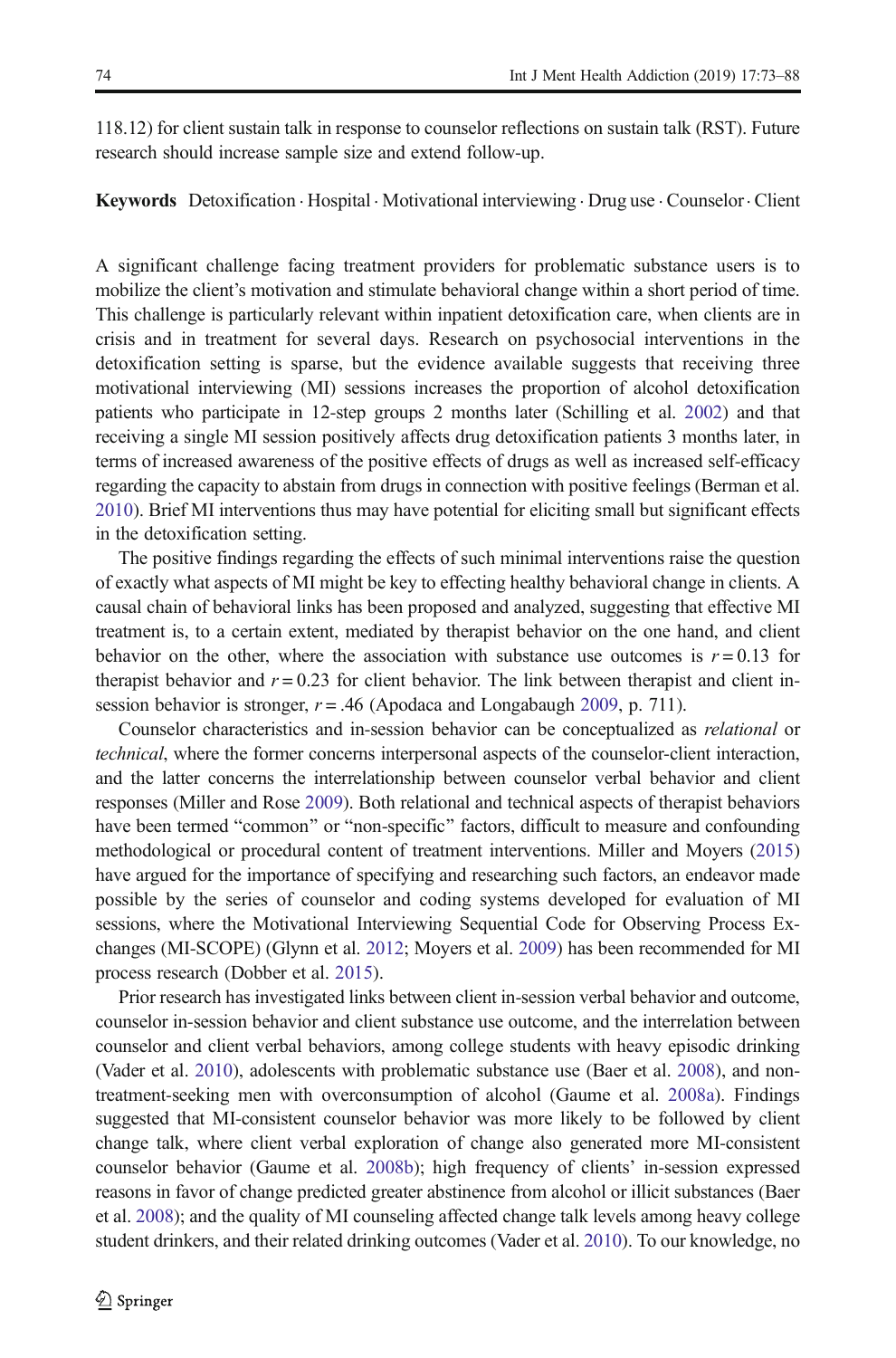studies focusing on counselor and client verbal behaviors with inpatients in hospital detoxification units have been published. This article explores the relationship between MI counselor behavior, clients' in-session verbal behavior, and client behavioral outcomes, by investigating drug detoxification counselors' and inpatients' in-session MI-related verbal behavior, and associations with patient self-efficacy, motivational levels, and self-reported drug use. The data were originally collected in a randomized study of the effects of in-hospital single-session MI on drug detox inpatients' self-efficacy, motivational levels, and self-reported drug use 3 months after inpatient treatment (Berman et al. [2010\)](#page-14-0). However, the state of the art in the area of valid analysis of sequential counselor-client utterances has only recently advanced to a point where it appeared worthwhile to analyze utterance transitions in the small sample of inpatients who participated in our original study. As data accumulate on the mechanisms and processes of MI conversations, the complexity of interacting factors is the focus of an ongoing discourse (Pace et al. [2017\)](#page-15-0), to which this study is an additional contribution from a care context where knowledge about MI mechanisms has not yet been charted.

## Specific Aims and Research Questions

The relationship between MI counselor language and client language was explored during a single MI session delivered at a drug detoxification hospital unit. The predictive value of such counselor- and patient language for client substance use outcomes after 3 months was also investigated. More specifically, we sought to answer the following research questions:

- 1. Does counselor in-session language predict client substance use outcomes 3 months following the MI single-session intervention?
- 2. Does client in-session language predict client substance use outcomes 3 months following the MI intervention?
- 3. Is counselor in-session language associated with client in-session language?

Substance use outcomes, all self-reported, were evaluated in terms of self-efficacy for abstaining from alcohol or drug use, motivation to change based on positive and negative aspects of drug use and treatment readiness, and drugs used. Our specific hypotheses were that (a) MI counselor focus on client change talk would predict client self-efficacy for abstaining from alcohol and drugs; (b) client change talk would predict client motivation to change as well as, possibly, substance use outcomes; (c) counselor behaviors focusing on client change talk would precede client change talk more frequently than counselor behaviors focusing on client sustain talk.

### Method

### Procedure and Participants

Recruitment of study participants is described in detail elsewhere (Berman et al. [2010](#page-14-0)). To summarize briefly, 213 participants were recruited among inpatients at a Stockholm hospital drug user detoxification unit between 2006 and 2008. Patients who agreed to participate filled in questionnaires on drug use, self-efficacy for abstaining from alcohol or drug use, motivation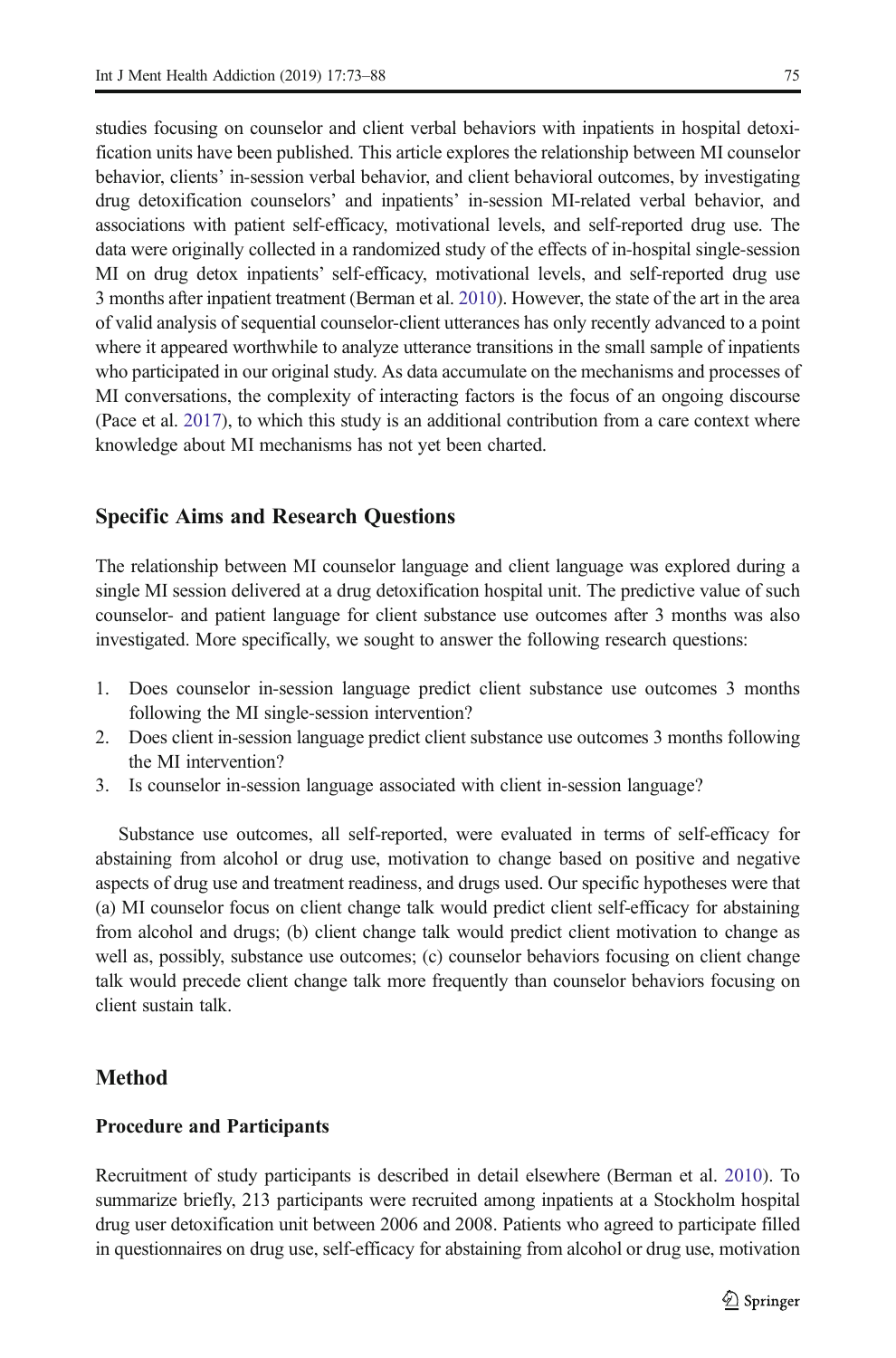to change, type of drugs used, positive and negative aspects of drug use, and treatment readiness for drug use (see measures below). Following completion of questionnaires, participants were randomly allocated to one MI session or to treatment-as-usual (TAU) except when only one or two patients accepted participation, in which case they were automatically allocated to MI sessions. The MI sessions were held by MI-trained unit staff on the evening or night following recruitment and lasted 45–120 min. The target behavior for each MI session was left open to definition by the client, but it generally concerned reduction of problematic drug use. Participants in the TAU condition received standard inpatient detoxification care, consisting of medication as needed to control symptoms of abstinence, regular meals, a hospital bed, and access to leisure activities, as well as ad hoc conversations with unit staff. The unit did not provide systematic counseling, but offered referral to social or psychiatric services when needed. Three months after recruitment, participants were contacted and asked to fill in follow-up questionnaires. The final analyzable sample consisted of 87 participants, 66 men and 21 women, with an average age of 37.2 (SD 10.4), and 77% reporting both alcohol and drug use, and 23% reporting only drug use. Each participant received two cinema gift vouchers following delivery of completed follow-up questionnaires. The Stockholm Regional Ethical Vetting Board approved the study (ref. no. 2005/429-31/3).

Of the 47 patients who received MI, 12 were lost to follow-up. Of the 35 remaining patients analyzed in our original study (Berman et al. [2010](#page-14-0)), 11 were excluded from this study due to technical difficulties, leaving 24 participants (69%) for whom client commitment language as well as counselor MI-adherence were coded. Complete outcome data were available for 17 of these participants. Analyses thus used 24 sessions to analyze transitions between counselor and client language, and 17 MI-sessions to analyze associations with 3-month client substance-userelated outcomes.

#### **Measures**

Three classes of measures were used: one to assess the quality of therapists' adherence to MI (1), the second to evaluate client outcomes over time (2), and the third to evaluate the relationship between counselor and client utterances. The first two classes of measures are described fully in our previous article (Berman et al. [2010\)](#page-14-0) and are summarized briefly below. The third class of measures is then described in detail.

- 1. To assess the quality of MI-adherence (e.g., reflective listening, MI-adherent utterances), we coded the sessions according to the Treatment Integrity Scale, version 3.0 (MITI 3.0; Moyers et al. [2007b](#page-15-0)). Although the MI sessions lasted between 45 and 120 min, according to standard practice, only the first 20-min segments of each session were MITI-coded. Three senior coders at the Motivational Interviewing Quality Assurance (MIQA) laboratory at Karolinska Institutet performed the coding. The coders' inter-rater reliability, calculated as intra-class correlations, was in the good to excellent range (Cicchetti [1994](#page-14-0)). The MITI coding indicated satisfactory MI-adherence (Berman et al. [2010](#page-14-0)).
- 2. Client outcome was measured in terms of self-reported drug use (a), in-depth aspects of drug use (b), and self-efficacy for abstaining from alcohol and drug use (c). The measures used were as follows.
- (a) Drug use was measured with the Drug Use Disorders Identification Test (DUDIT; Berman et al. [2005\)](#page-14-0), which comprises 11 items, 4 on illicit drug use and 7 on various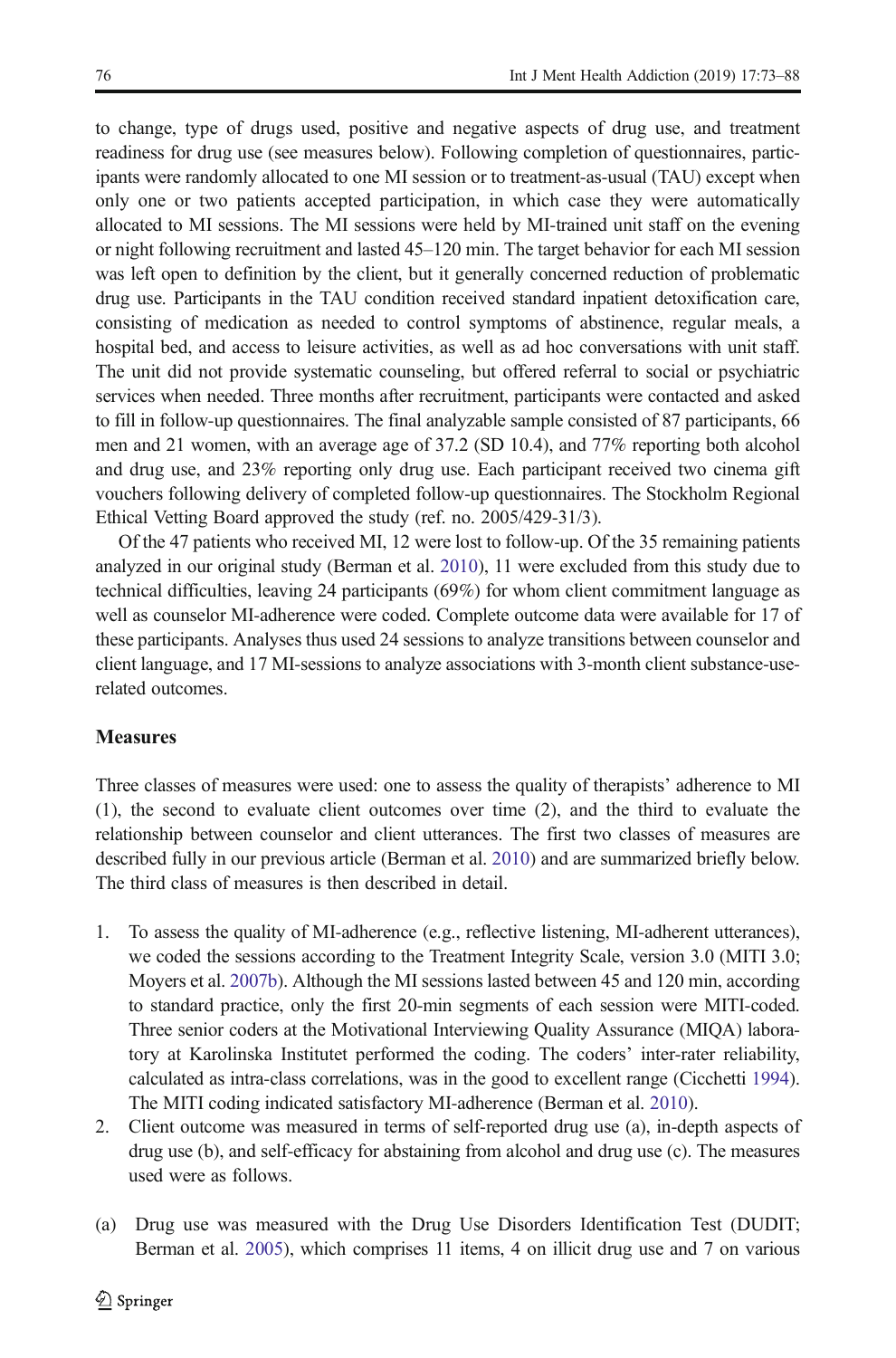drug-related problems. A review of 16 studies in a variety of samples showed internal consistency reliability expressed in terms of Cronbach's  $\alpha$  between 0.74 and 0.97, where most studies reported an  $\alpha$  of over 0.90 (Hildebrand [2015\)](#page-15-0). In the current sample (*n* = 24),  $\alpha$  was 0.86.

- (b) In-depth aspects of drug use were measured using the Drug Use Disorders Identification Test-Extended E (DUDIT-E; Berman et al. [2007\)](#page-14-0), which includes 54 items divided into four subscales: current drug use (DUDIT-Ed; D), positive aspects of drug use (DUDIT-Ep; P), negative aspects of drug use (DUDIT-En; N), and treatment readiness (DUDIT-Et; T). Based on the P, N, and T scales, a Motivational Index (MotInd) can be calculated to measure level of motivation to change by dividing the N score by the P score and then multiplying by the T score. Internal consistency reliability in terms of Cronbach's  $\alpha$  can be calculated for the N, P, and T scores, and has been reported as ranging from 0.88 to 0.95 for the P score, 0.88 to 0.93 for the N score, and 0.72 to 0.81 for the T score (Berman et al. [2007\)](#page-14-0). In this sample, Cronbach's  $\alpha$  was 0.83 for P scale, 0.76 for N scale and 0.65 for the T scale.
- (c) Self-efficacy regarding abstention from alcohol and illicit drugs was measured using 12 item versions of the Alcohol Abstinence Self-Efficacy Scale (AASE; DiClemente et al. [1994;](#page-14-0) McKiernan et al. [2011\)](#page-15-0) and the Drug Abstinence Self-Efficacy Scale (DASE; see Berman et al. [2010](#page-14-0)). Items from both the AASE and the DASE can be divided into subscales measuring self-efficacy regarding abstinence from alcohol and illicit drugs in connection with positive feelings, negative feelings, physical discomfort, and craving (AASEpos, AASEneg, AASEphy, AASEcrav and DASEpos, DASEneg, DASEphy and DASEcrav, respectively). Internal consistency reliability for the 12-item AASE has been reported as ranging from Cronbach's  $\alpha$  values of 0.88 to 0.92 in a sample of 126 inpatients and outpatients receiving addiction treatment (McKiernan et al. [2011\)](#page-15-0), but we are unaware of any prior published reports of Cronbach's  $\alpha$  for the 12-item DASE. In this sample, Cronbach's  $\alpha$  values were 0.95 and 0.90 for the AASE and DASE, respectively.
- 3. Assessment of client and counselor sequential utterances was performed by coders at the MIQA laboratory at Karolinska Institutet, using the Swedish version of the Motivational Interviewing Sequential Code for Observing Process Exchanges (MI-SCOPE; Forsberg et al. [2014](#page-14-0)). The MI-SCOPE is derived from two other coding systems: the Motivational Interviewing Skill Code (MISC; Moyers et al. [2003\)](#page-15-0), and the Commitment Language Coding System (Moyers and Martin [2006](#page-15-0)) and was developed to code both client and counselor language in transcripts of recorded MI sessions, with a particular focus on the sequential information between the two parts.

Two senior coders from the MIQA laboratory coded all sessions using the MI-SCOPE. One coder parsed all sessions (divided all client and counselor talk into separate utterances) and the other coder then assigned each counselor- and client-parsed utterance one of the 45 MI-SCOPE codes (16 client codes and 29 counselor codes) (Martin et al. [2005](#page-15-0)). For the purpose of the analysis conducted in the current study, all client variables were collapsed into three categories and all counselor variables were collapsed into seven categories (Forsberg et al. [2014;](#page-14-0) Martin et al. [2005\)](#page-15-0). The three client categories concerned change talk, sustain talk, and neutral talk. Thus, all client utterances related to the target behavior were combined into a change talk category (CT; language that favors change) or a sustain talk category (ST; language that favors status quo). All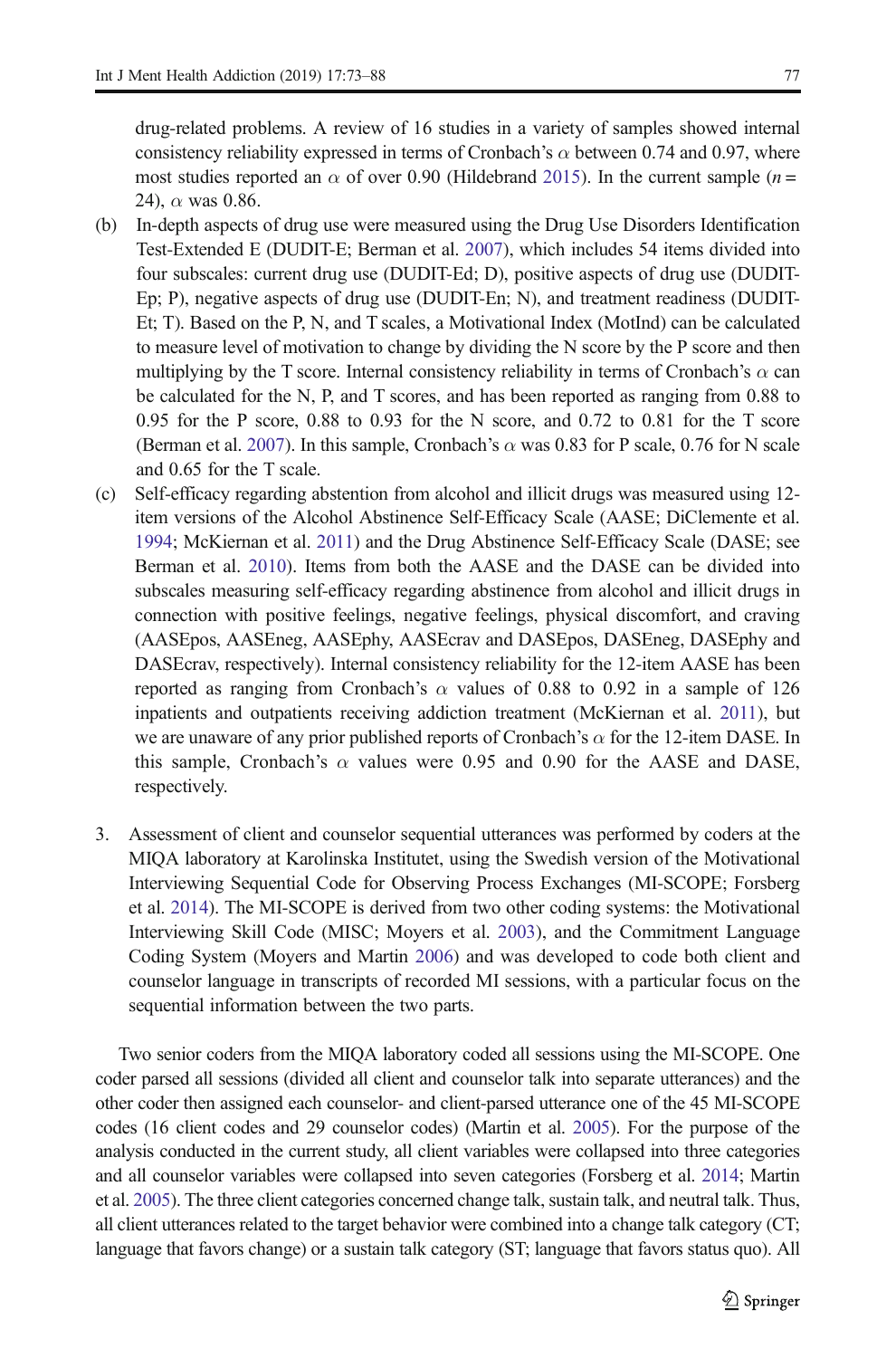remaining client utterances were collapsed into a follow/neutral and ask category (FN). The seven collapsed counselor categories were as follows: all questions evoking positive aspects of the target behavior, in this case drug use (QPOS); all questions evoking negative aspects of the target behavior (QNEG); all neutral questions (QNEUT); all reflections on change talk (RCT); all reflections on sustain talk (RST); all neutral or double-sided reflections (REF); and all other counselor variables (i.e., general information, structure) combined into one category (Other). MIconsistent counselor utterances (support, affirm, emphasize control, permission seeking), as well as MI-inconsistent utterances (advise, confront, direct, opinion, warn), have previously been analyzed as separate categories (e.g., Gaume et al. [2008a](#page-15-0); Moyers et al. [2009\)](#page-15-0). The presence of these variables in our data set was low, however. For this reason, these utterances were not analyzed separately but were instead included in the "Other" category. The MI-SCOPE has demonstrated moderate to good inter-rater reliability in previous research (Moyers and Martin [2006;](#page-15-0) Moyers et al. [2009](#page-15-0)).

#### **Statistics**

Pearson product-moment correlations were calculated to evaluate the associations between MIcounseling variables, client language, and self-report variables. The squared correlation coefficients of determination were considered as related when corresponding to 10% or more common variance, i.e., equivalent to a Pearson correlation ( $r$ ) of  $\pm$  0.32 and higher. Cohen has suggested the following interpretation of effect sizes for coefficients of determination  $(r^2)$ : 0.01 small effect; 0.06 medium effect and 0.14 large effect (Cohen [1988\)](#page-14-0); we have thus opted to report effects at the medium level and above. All analyses were performed with SPSS version 22. When calculating sum scores of scales with several items, actual responses were summed; this means that missing data on single items (internal dropout) were considered as zero responses. This procedure gives a larger *n* but generally weaker correlations.

We evaluated the relationship between counselor and client utterances by calculating transition probabilities (TPs) with GSEQ software, version 5.1 (Bakeman and Quera [2011,](#page-14-0) [2015,](#page-14-0) Bakeman et al. [2009,](#page-14-0) Quera et al. [2007\)](#page-15-0), based on the number of observed and expected transitions. The minimum number of expected transitions should be at least 3 to be able to compute reliable transition probabilities (Martin et al. [2005](#page-15-0)). The TPs were examined at lag 1 (i.e., the probability that a specific client utterance occurs immediately after a specific counselor behavior) and all 24 sessions were pooled in the analysis. Odds ratios (ORs) with 95% confidence intervals (CI) were calculated to assess the probability of a specific client utterance (e.g., change talk, CT) occurring directly after a specific counselor behavior (e.g., RCT), compared with the probability of this specific client utterance occurring after any other counselor behavior. An OR greater than 1 indicates that the specific client utterance is more likely to occur in the presence of the specific counselor behavior than in its absence, and an OR lower than 1 indicates that the client utterance is less likely to occur in the presence of the counselor behavior than in its absence (Bakeman and Quera [2011\)](#page-14-0).

### **Results**

The results are presented in sequential order, following the research questions specified above. All correlations reported are between counselor and client verbal behaviors during the MIsession, and specific dimensions of client self-report questionnaires measured 3 months after the MI-session.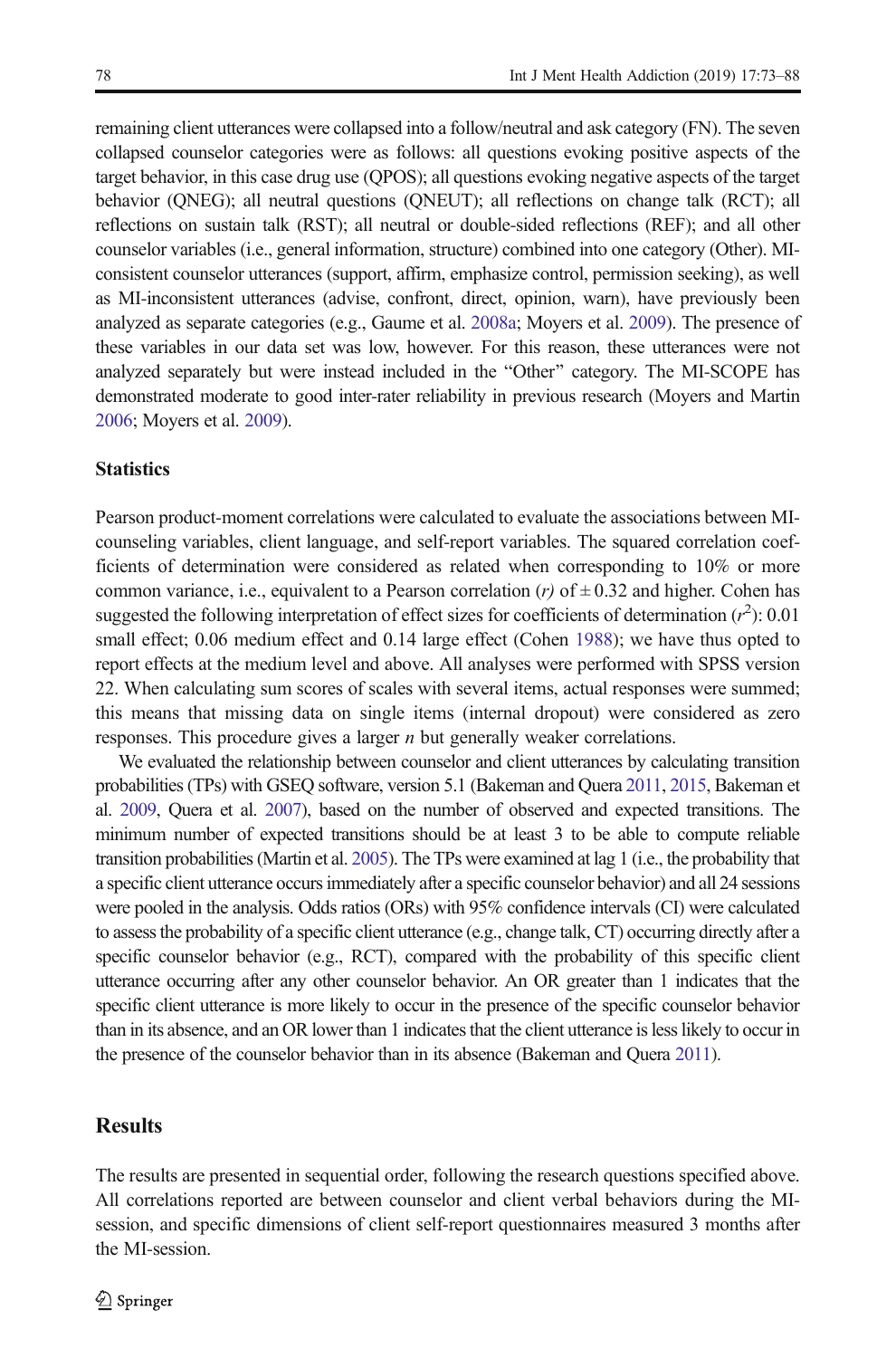#### Counselor In-session Language and Client Substance Use-Related Outcomes

We found a positive correlation between QPOS and DUDIT-En  $(r = .41)$  suggesting that questions evoking positive aspects of drug use were associated with experiencing negative aspects of drug use at follow-up. Furthermore, QNEG was negatively related to DUDIT-Et  $(r = -0.47)$  and DASEneg  $(r = -0.33)$  indicating that questions evoking negative aspects of drug use were associated with low treatment interest and low self-efficacy in connection with negative feelings. Interestingly, RST was negatively related to DUDIT-Et  $(r = -0.43)$  and positively associated with the motivational index  $(r = 0.42)$ , demonstrating that reflections on sustain talk were associated with low treatment interest but moderate motivation to change. Moreover, there was a negative correlation between REF and DUDIT-Ed  $(r = -0.42)$ , suggesting that neutral or double-sided reflections, which combine negative and positive aspects of the target behavior, were related to reduced ongoing drug use at follow-up. In addition, REF was positively associated with DUDIT-Et  $(r = 0.40)$ , DASEpos  $(r = 0.40)$ , DASEneg  $(r = 0.40)$ 0.48), and DASEcrav  $(r = 0.40)$ . This indicated that neutral or double-sided reflections— REF—also were related to treatment interest, and high self-efficacy when in a positive mood, negative mood, and state of craving. Figure 1 shows an overview of connections with more than 10% common variance between counselor behaviors and client outcomes.

#### Client In-session Language and Substance Use-Related Outcomes

All associations between counselor in-session language and client substance use-related outcomes are shown in Table [1.](#page-7-0) The quantity of CT was positively associated with DUDIT-En  $(r = 0.44)$  and the motivational index,  $(r = 0.42)$ , suggesting that utterances favoring change were related to perceptions of negative aspects of drug use and motivation to change at followup. Quantity of CT was also negatively associated with DASEphy  $(r = -0.33)$  indicating that more change talk was related to lower self-efficacy regarding abstaining from drugs in



Fig. 1 Counselor verbal behaviors and client outcomes at 3-month follow-up, where more than 10% common variance occurred, based on squared Pearson correlations. Shading reflects number of connections with over 10% common variance, with light gray variables indicating 1–2 connections and dark gray variables indicating 3–5 connections. Non-shaded variables had no connections with any other variables. See Table 1 for abbreviation key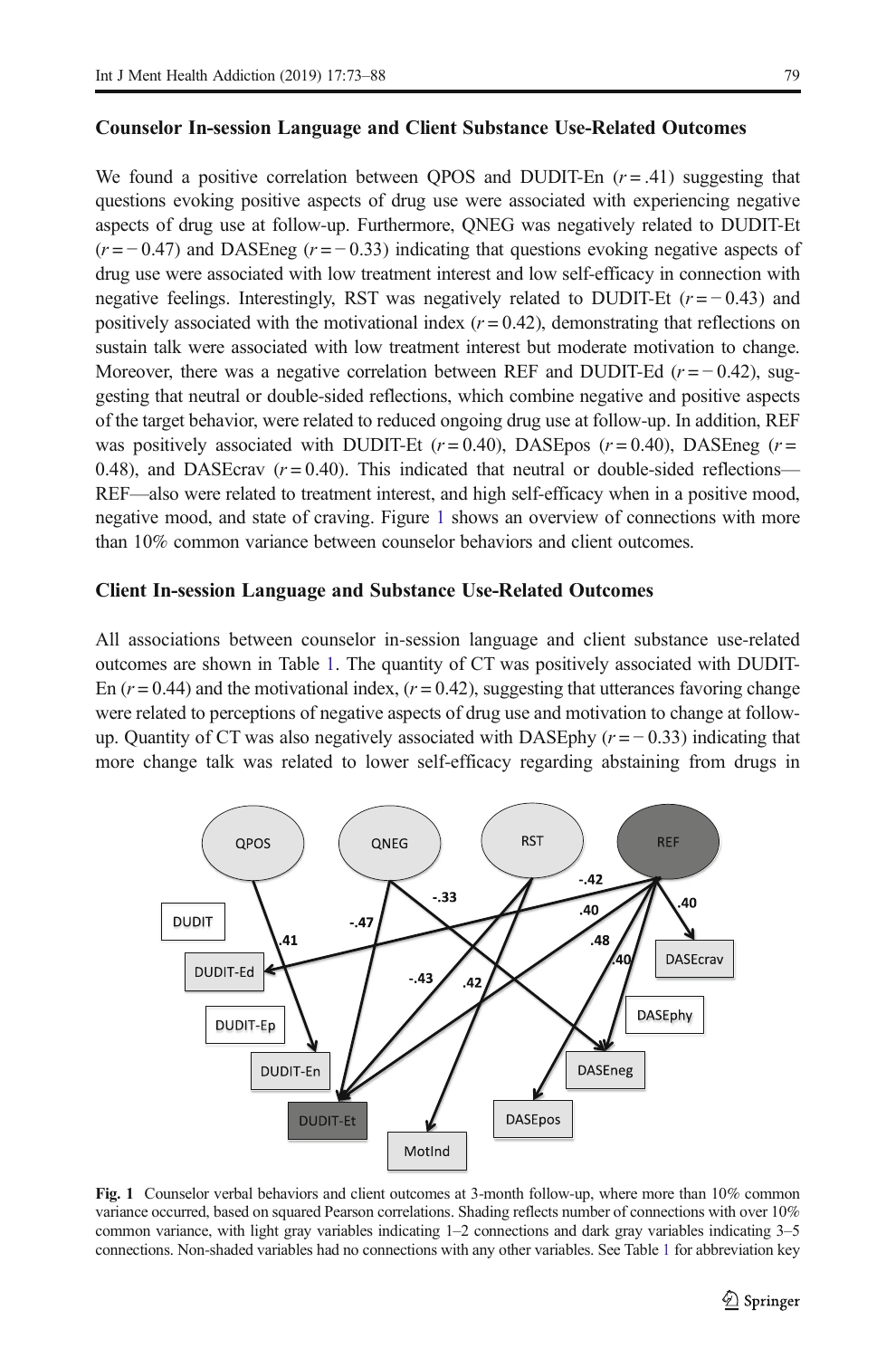<span id="page-7-0"></span>

|                                                                                                                                                                                                   |               |              | Table 1 Pearson product-moment correlations between counselor/client language during 17 MI sessions, and client drug use (DUDIT), drug-related consequences (DUDIT-E), and<br>self-efficacy (DASE) at 3-month follow-up. Correlations of $\pm 0.32$ and higher indicate explained variance $(R^2)$ over 10%                                                                                                                                                                                                                                                                                                                                                                                                                                                                                                                                                                                                                                                                                                           |          |                 |         |                |                |         |                    |
|---------------------------------------------------------------------------------------------------------------------------------------------------------------------------------------------------|---------------|--------------|-----------------------------------------------------------------------------------------------------------------------------------------------------------------------------------------------------------------------------------------------------------------------------------------------------------------------------------------------------------------------------------------------------------------------------------------------------------------------------------------------------------------------------------------------------------------------------------------------------------------------------------------------------------------------------------------------------------------------------------------------------------------------------------------------------------------------------------------------------------------------------------------------------------------------------------------------------------------------------------------------------------------------|----------|-----------------|---------|----------------|----------------|---------|--------------------|
| Measures <sup>a</sup>                                                                                                                                                                             | <b>TIGDIO</b> | DIT-Ed<br>EQ | $DUDIT-Ep$                                                                                                                                                                                                                                                                                                                                                                                                                                                                                                                                                                                                                                                                                                                                                                                                                                                                                                                                                                                                            | DUDIT-En | <b>DUDIT-Et</b> | MotInd  | <b>DASEpos</b> | <b>DASEneg</b> | DASEphy | <b>DASEcray</b>    |
| Counselor language <sup>b</sup>                                                                                                                                                                   |               | 0.05         | 0.17                                                                                                                                                                                                                                                                                                                                                                                                                                                                                                                                                                                                                                                                                                                                                                                                                                                                                                                                                                                                                  | 0.41     | $-0.31$         | 0.23    | $-0.22$        | $-0.29$        | $-0.01$ | $-0.17$            |
| QPOS<br>QNEG<br>QNEUT                                                                                                                                                                             | 0.24          | 0.20         | 0.23                                                                                                                                                                                                                                                                                                                                                                                                                                                                                                                                                                                                                                                                                                                                                                                                                                                                                                                                                                                                                  | 0.09     | $-0.47$         | $-0.01$ | $-0.17$        | $-0.33$        | 0.10    | $-0.01$            |
|                                                                                                                                                                                                   | $-0.04$       | 11           | 0.08                                                                                                                                                                                                                                                                                                                                                                                                                                                                                                                                                                                                                                                                                                                                                                                                                                                                                                                                                                                                                  | $-0.09$  | 0.26            | $-0.13$ | 0.16           | $-0.26$        | $-0.07$ |                    |
| <b>RCT</b>                                                                                                                                                                                        | 0.08          |              | 0.06                                                                                                                                                                                                                                                                                                                                                                                                                                                                                                                                                                                                                                                                                                                                                                                                                                                                                                                                                                                                                  | 0.06     | 0.26            | 0.12    | $-0.09$        | 0.15           | 0.30    | $-0.12$<br>$-0.06$ |
| RST                                                                                                                                                                                               | $-0.29$       | 0.02         | $-0.06$                                                                                                                                                                                                                                                                                                                                                                                                                                                                                                                                                                                                                                                                                                                                                                                                                                                                                                                                                                                                               | 0.25     | $-0.43$         | 0.42    | 0.00           | 0.19           | 0.10    | 0.12               |
| <b>REF</b>                                                                                                                                                                                        | 0.07          | 42           | 0.08                                                                                                                                                                                                                                                                                                                                                                                                                                                                                                                                                                                                                                                                                                                                                                                                                                                                                                                                                                                                                  | 0.23     | 0.40            | $-0.04$ | 0.48           | 0.40           | 0.26    | 0.40               |
| Client language                                                                                                                                                                                   |               |              |                                                                                                                                                                                                                                                                                                                                                                                                                                                                                                                                                                                                                                                                                                                                                                                                                                                                                                                                                                                                                       |          |                 |         |                |                |         |                    |
|                                                                                                                                                                                                   | $-0.12$       | 0.10         | $-0.04$                                                                                                                                                                                                                                                                                                                                                                                                                                                                                                                                                                                                                                                                                                                                                                                                                                                                                                                                                                                                               | 0.44     | 0.01            | 0.42    | 0.01           | $-0.01$        | $-0.33$ | 0.06               |
| CT/CT+FN                                                                                                                                                                                          | $-0.08$       | 0.30         | 0.03                                                                                                                                                                                                                                                                                                                                                                                                                                                                                                                                                                                                                                                                                                                                                                                                                                                                                                                                                                                                                  | 0.20     | $-0.32$         | 0.10    | $-0.20$        | $-0.40$        | 0.08    | $-0.29$            |
|                                                                                                                                                                                                   | $-0.45$       | 0.34         | $-0.20$                                                                                                                                                                                                                                                                                                                                                                                                                                                                                                                                                                                                                                                                                                                                                                                                                                                                                                                                                                                                               | $-0.11$  | $-0.68$         | 0.16    | 0.07           | 0.06           | $-0.34$ | 0.21               |
| $ST/ST+FN$                                                                                                                                                                                        | $-0.24$       | 0.08         | $-0.06$                                                                                                                                                                                                                                                                                                                                                                                                                                                                                                                                                                                                                                                                                                                                                                                                                                                                                                                                                                                                               | $-0.20$  | $-0.68$         | 0.04    | $-0.14$        | $-0.24$        | $-0.10$ | 0.10               |
| from DUDIT-E; DUDIT-En negative<br>$\mathrm{n}(\Sigma117)/\mathrm{DUDIT\text{-}E}$ $\mathrm{p}(\Sigma117)^*$ DUD.<br>Drug Abstinence Self-Efficacy Scale<br>capacity to abstain from drugs in com |               |              | <sup>a</sup> DUDIT Drug Use Disorders Identification Test, DUDIT-Ed Drug table from Drug Use Disorders Identification Test-Extended (DUDIT-E); DUDIT-Ep positive aspects of drug use<br><sup>b</sup> QPOS questions evoking positive aspects of target behavior; QNEG questions evoking negative aspects of target behavior; QNEUT neutral questions; RCT reflections on change talk;<br>aspects of drug use from DUDIT-E; DUDIT-Et treatment interest from DUDIT-E; Mothal motivational index from DUDIT-E {DUDIT-E<br>IT E t [ $(2+3+4+5+8)$ ]; AASEpos self-reported capacity to abstain from drugs in connection with positive feelings, from the DASE<br>(DASE); <i>DASEneg</i> self-reported capacity to abstain from drugs in connection with negative feelings, from the DASE; <i>DASEphy</i> self-reported<br>acction with physical discomfort, DASEcrav self-reported capacity to abstain from drugs in connection with craving<br>RST reflections on sustain talk; REF neutral or double-sided reflections |          |                 |         |                |                |         |                    |

° CT change talk; FN follow/neutral and ask; CT/CT+FN proportion of change talk; ST sustain talk; ST/ST+FN proportion of sustain talk cCT change talk; FN follow/neutral and ask; CT/CT+FN proportion of change talk; ST sustain talk; ST/ST+FN proportion of sustain talk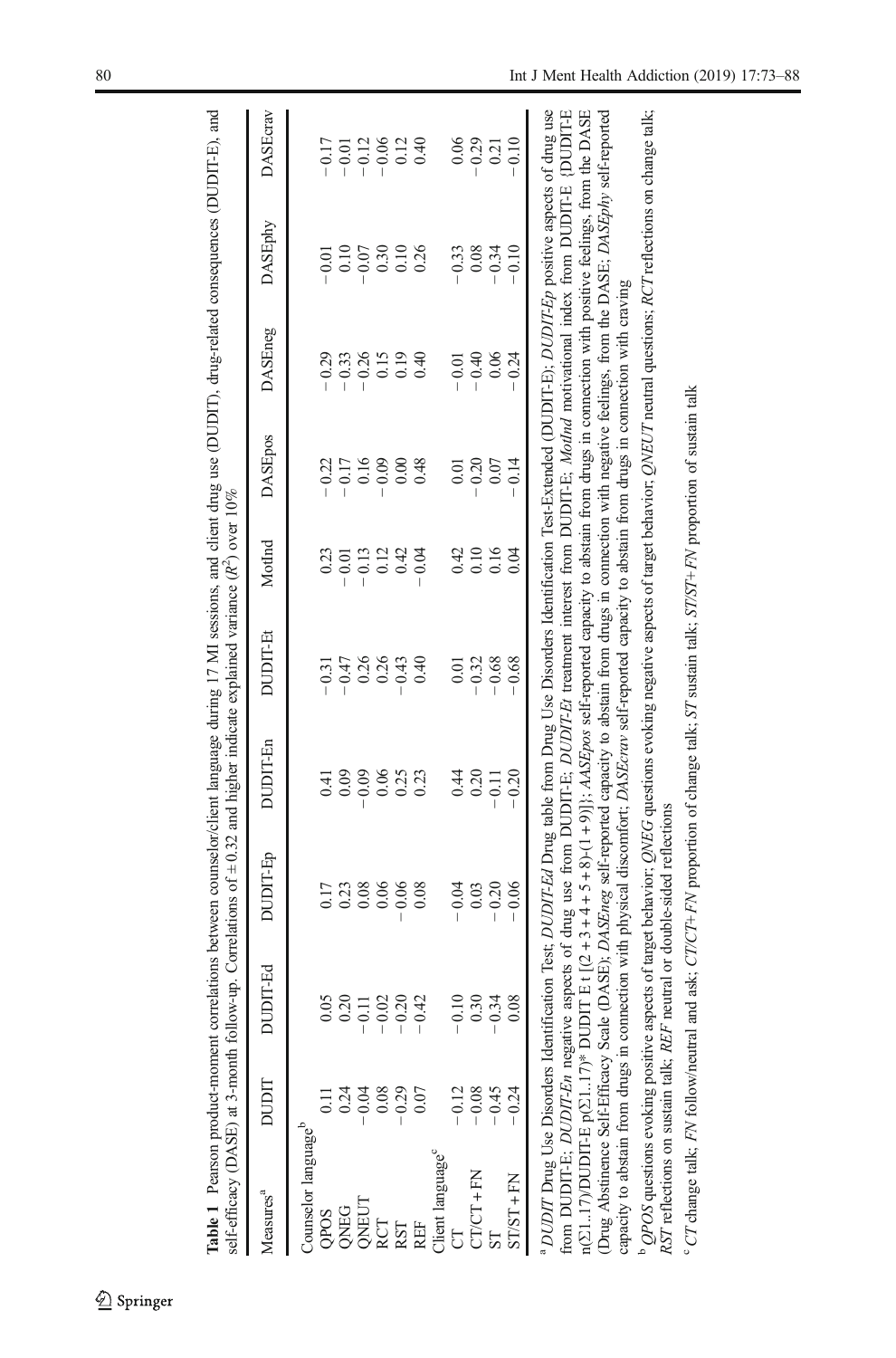connection with physical discomfort. In addition, a negative correlation between proportion of CT and DASEneg  $(r = -0.40)$  showed that participants who talked about changing their behavior also reported low self-efficacy with regard to abstaining from drugs in connection with negative feelings.

Furthermore, quantity of ST was negatively associated with DUDIT  $(r = -0.45)$ , and DUDIT-Ed  $(r = -0.34)$  scores, indicating that the more participants talked about sustaining their drug use, the lower their level of problematic drug use (DUDIT), and current drug consumption (DUDIT-Ed) at follow-up. Both quantity  $(r = -0.68)$  and proportion  $(r = -0.68)$  of ST showed negative correlations with DUDIT-Et suggesting that high sustain talk was associated with low interest in treatment. A negative correlation between quantity of ST and DASEphy  $(r = -0.34)$  also showed that high sustain talk was related to lower capacity with regard to abstaining from drugs in connection with physical discomfort. Figure 2 shows an overview of connections with more than 10% common variance between client verbal behaviors and client outcomes.

#### Counselor and Client In-session Language

The transition analysis included 1907 counselor-to-client transitions from 24 sessions (see Table [2\)](#page-9-0). We found that questions evoking positive aspects of drug use (QPOS) were about 13 times more likely than chance to be followed by ST. In contrast, questions evoking negative aspects of drug use (QNEG) were over six times more likely than chance to be followed by CT. Both QPOS and QNEG were almost six times less likely to be followed by FN. When a counselor reflected on change talk (RCT), clients were almost 14 times more likely than chance to respond with more CT, and clients were almost 56 times more likely than chance to respond to sustain talk reflections (RST) with ST. Transitions from counselors' neutral behaviors (QNEUT and REF) to clients' FN utterances were significantly more likely than chance, whereas transitions to CT or ST were less likely than chance.

In summary, CT was significantly more likely than chance following QNEG and RCT but less likely following RST, while ST was significantly more likely following QPOS and RST.



Fig. 2 Client verbal behaviors and client outcomes at 3-month follow-up, where more than 10% common variance occurred, based on squared Pearson correlations. See Fig. 1 for shading key. See Table 1 for abbreviation key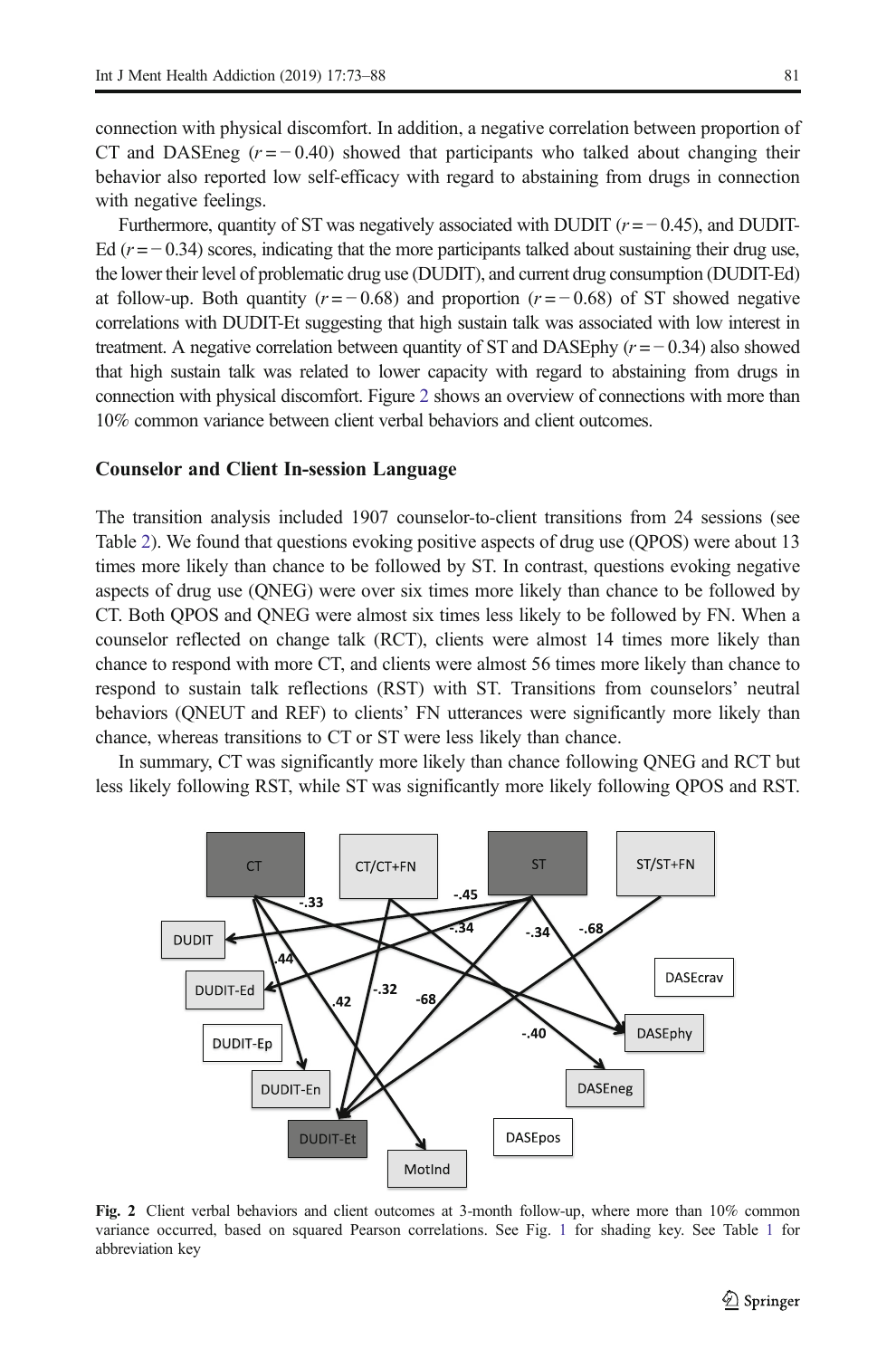| Initial event $\rightarrow$ subsequent<br>event | Observed<br>frequency | Expected<br>frequency | Transition<br>probability | OR (95% CI)           |
|-------------------------------------------------|-----------------------|-----------------------|---------------------------|-----------------------|
| $QPOS \rightarrow FN$                           | 21                    | 44.40                 | 0.34                      | 0.18(0.11; 0.32)      |
| $OPOS \rightarrow CT$                           | 18                    | 13.47                 | 0.30                      | 1.50(0.86; 2.63)      |
| $OPOS \rightarrow ST$                           | 22                    | 3.14                  | 0.36                      | 13.14 (7.42; 23.25)   |
| $ONEG \rightarrow FN$                           | 37                    | 76.42                 | 0.35                      | 0.18(0.12; 0.27)      |
| $ONEG \rightarrow CT$                           | 64                    | 23.18                 | 0.61                      | 6.32(4.20; 9.51)      |
| $ONEG \rightarrow ST$                           | $\overline{4}$        | 5.40                  | 0.04                      | 0.72(0.26; 2.00)      |
| $ONEUT \rightarrow FN$                          | 495                   | 446.17                | 0.81                      | 1.88 (1.49; 2.38)     |
| $ONEUT \rightarrow CT$                          | 104                   | 135.33                | 0.17                      | 0.63(0.49; 0.81)      |
| $ONEUT \rightarrow ST$                          | 14                    | 31.50                 | 0.02                      | 0.34(0.19; 0.60)      |
| $RCT \rightarrow FN$                            | 44                    | 133.92                | 0.24                      | 0.09(0.06; 0.13)      |
| $RCT \rightarrow CT$                            | 135                   | 40.62                 | 0.73                      | 13.84 (9.75; 19.66)   |
| $RCT \rightarrow ST$                            | 5                     | 9.46                  | 0.03                      | 0.49(0.20; 1.22)      |
| $RST \rightarrow FN$                            | 9                     | 26.20                 | 0.25                      | 0.12(0.06; 0.25)      |
| $RST \rightarrow CT$                            | $\overline{c}$        | 7.95                  | 0.06                      | 0.20(0.05; 0.85)      |
| $RST \rightarrow ST$                            | 25                    | 1.85 <sup>a</sup>     | 0.69                      | 55.98 (26.53; 118.12) |
| $REF \rightarrow FN$                            | 418                   | 333.35                | 0.91                      | 5.16 (3.66; 7.27)     |
| $REF \rightarrow CT$                            | 29                    | 101.11                | 0.06                      | 0.18(0.12; 0.27)      |
| $REF \rightarrow ST$                            | 11                    | 23.54                 | 0.02                      | 0.39(0.20; 0.73)      |
| Other $\rightarrow$ FN                          | 364                   | 327.53                | 0.81                      | 1.79(1.38; 2.32)      |
| Other $\rightarrow$ CT                          | 69                    | 99.35                 | 0.15                      | 0.57(0.43; 0.75)      |
| Other $\rightarrow$ ST                          | 17                    | 23.13                 | 0.04                      | 0.67(0.39; 1.14)      |

<span id="page-9-0"></span>Table 2 Counselor to client transition analysis

OR odds ratio, CI confidence interval, QPOS positive questions, QNEG negative questions, QNEUT neutral questions, RCT reflections on change talk, RST reflections on sustain talk, REF neutral or double-sided reflections, *Other* all other counselor utterances, FN follow/neutral or "ask" statements by the client, CT client change talk, ST client sustain talk

Both CT and ST were significantly less likely than chance following QNEUT and REF. Figure 3 shows an overview of the most significant associations between counselor and client in-session verbal utterances.

### Discussion

This secondary analysis of the relationships between in-session counselor and client behaviors and self-reported client outcomes 3 months later shows some interesting significant



Fig. 3 Associations between counselor and client in-session language, expressed in transition probabilities and odds ratios. See Table 2 for abbreviation key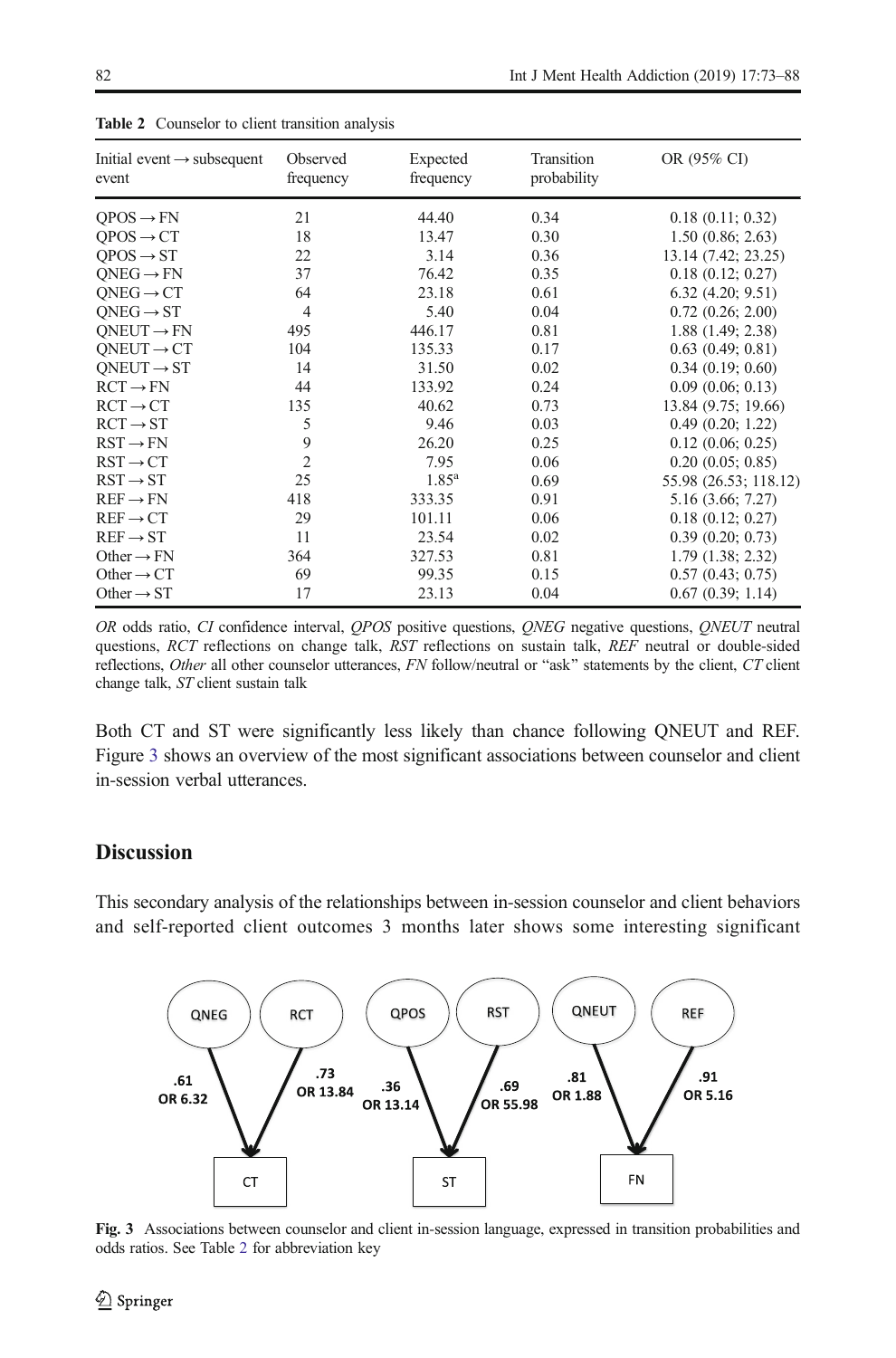<span id="page-10-0"></span>

|                                                                                              |                                         | Table 3 Summary of positive and negative self-reported client outcomes at 3-month follow-up, by direction of change and significant in-session counselor and client behaviors |                                                                                                |                                                                       |                                                                     |                                                                                                 |
|----------------------------------------------------------------------------------------------|-----------------------------------------|-------------------------------------------------------------------------------------------------------------------------------------------------------------------------------|------------------------------------------------------------------------------------------------|-----------------------------------------------------------------------|---------------------------------------------------------------------|-------------------------------------------------------------------------------------------------|
| Self-reported client outcomes<br>counselor or client utterance<br>by direction of change and |                                         | $DUDIT-Ed$ ; positive =<br>Drug use (DUDIT;<br>less drug use;)                                                                                                                | Perceptions of negative<br>DUDIT-En; positive=<br>increased perception)<br>aspects of drug use | (DUDIT-Et; positive =<br>Interest in treatment<br>increased interest) | Motivation to change<br>increased motivation)<br>MotInd; positive = | neg, phy, crav; positive =<br>Self-efficacy (DASEpos,<br>higher self-efficacy for<br>abstaining |
| Positive change                                                                              | Counselor utterance<br>Client utterance | REF                                                                                                                                                                           | QPOS<br>ă                                                                                      | REF                                                                   | RST<br>5                                                            | REF (pos, neg, crav)                                                                            |
| Negative change                                                                              | Counselor utterance<br>Jient utterance  |                                                                                                                                                                               |                                                                                                | QNEG, RST                                                             |                                                                     | QNEG (neg)<br>ST (phy)                                                                          |
|                                                                                              |                                         |                                                                                                                                                                               |                                                                                                |                                                                       |                                                                     |                                                                                                 |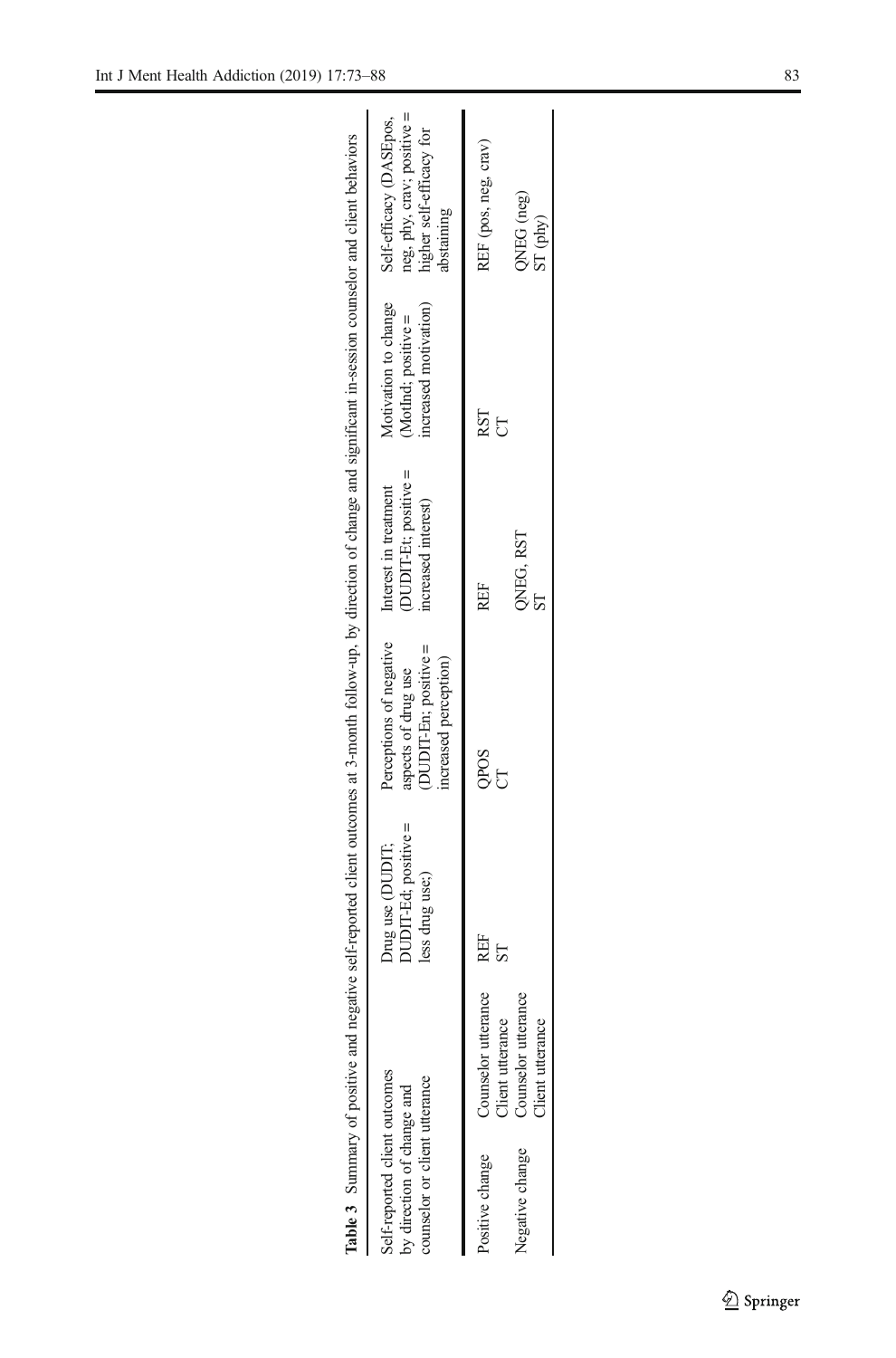associations that serve to illustrate the complexity of the interactions between counselors, their clients, and clients' subsequent behavior. In order to facilitate interpretation of the results, the directions of client change at follow-up in relation to counselor and client utterances are summarized in Table [3.](#page-10-0)

Somewhat counter-intuitively, positive, health-oriented changes in client perceptions of the negative aspects of drug use were related to counselor questions about positive aspects of drug use as well as to client change talk, perhaps as a sort of client "righting reflex." Also, counterintuitively, health-oriented changes in drug use, interest in treatment, and self-efficacy were related to counselor reflections that were neutral or double-sided, as well as to client sustain talk (drug use). Motivation to change increased following counselor reflections of client sustain talk, as well as following client change talk. These relationships are partly understandable but partly counter to the existing research literature as well as being counter-intuitive. The picture becomes more complex when negative changes are examined: interest in treatment at follow-up was lower following counselor questions on negative aspects of drug use but, understandably, following reflections of sustain talk. Self-efficacy regarding abstaining from drugs in the presence of negative feelings decreased following counselor questions on negative aspects of drug use, possibly reflecting client concern over management of negative emotions without access to the self-medicating function of drugs. Self-efficacy in the presence of physical discomfort likewise decreased following client sustain talk, perhaps reflecting a similar mechanism of anxiety over the absence of an effective coping strategy that could replace drug use.

Two of our original hypotheses were nonetheless supported, namely that client change talk would be significantly associated with motivation to change, and that counselor behaviors focusing on client change talk would more frequently precede client change talk than counselor behaviors focusing on client sustain talk. The hypothesis that counselor focus on client change talk would be associated with client self-efficacy for abstaining from substance use was not supported. These findings raise questions regarding what might be happening for drug detox inpatients, who are experiencing vulnerable physical and emotional states as their neurological systems recuperate from drug intake and they find themselves in limbo, as hospital patients with a very brief respite before they are released back into their usual environment.

Detox inpatients may be significantly relieved at MI-counselors' non-confrontative approach, and particularly appreciate neutral reflections or double-sided ones juxtaposing positive and negative aspects of their ambivalence towards change. From the MI-perspective of four processes in counseling (Miller and Rollnick [2013](#page-15-0)), it may be helpful to recall that detox inpatients may need quite a lot of engagement efforts on the parts of counselors in order to establish a working alliance with patients, before it is possible to *focus* on a specific target behavior, much less *evoke* motivation for change and *plan* for specific changes. A study regarding the role of auricular acupuncture, a non-verbal treatment supporting nonconfrontative engagement (Berman and Lundberg [2002](#page-14-0)), in drug detox systems found that patients who had received acupuncture were 30% less likely to be re-admitted to detox in the first 6 months after treatment (Shwartz et al. [1999](#page-15-0)). Offering a single session of MI, while evidently producing some significant effects and associations, may be enough to raise patients' trust in the treatment system and hope for their own lives, but not quite enough to produce miracles—at least not during the relatively short follow-up period of 3 months. This proposition is supported by a randomized controlled trial evaluating two sessions of MI for psychiatric patients with substance use issues who were admitted to a psychiatric emergency unit, where the 1-year follow-up showed no differences between intervention and control groups, but the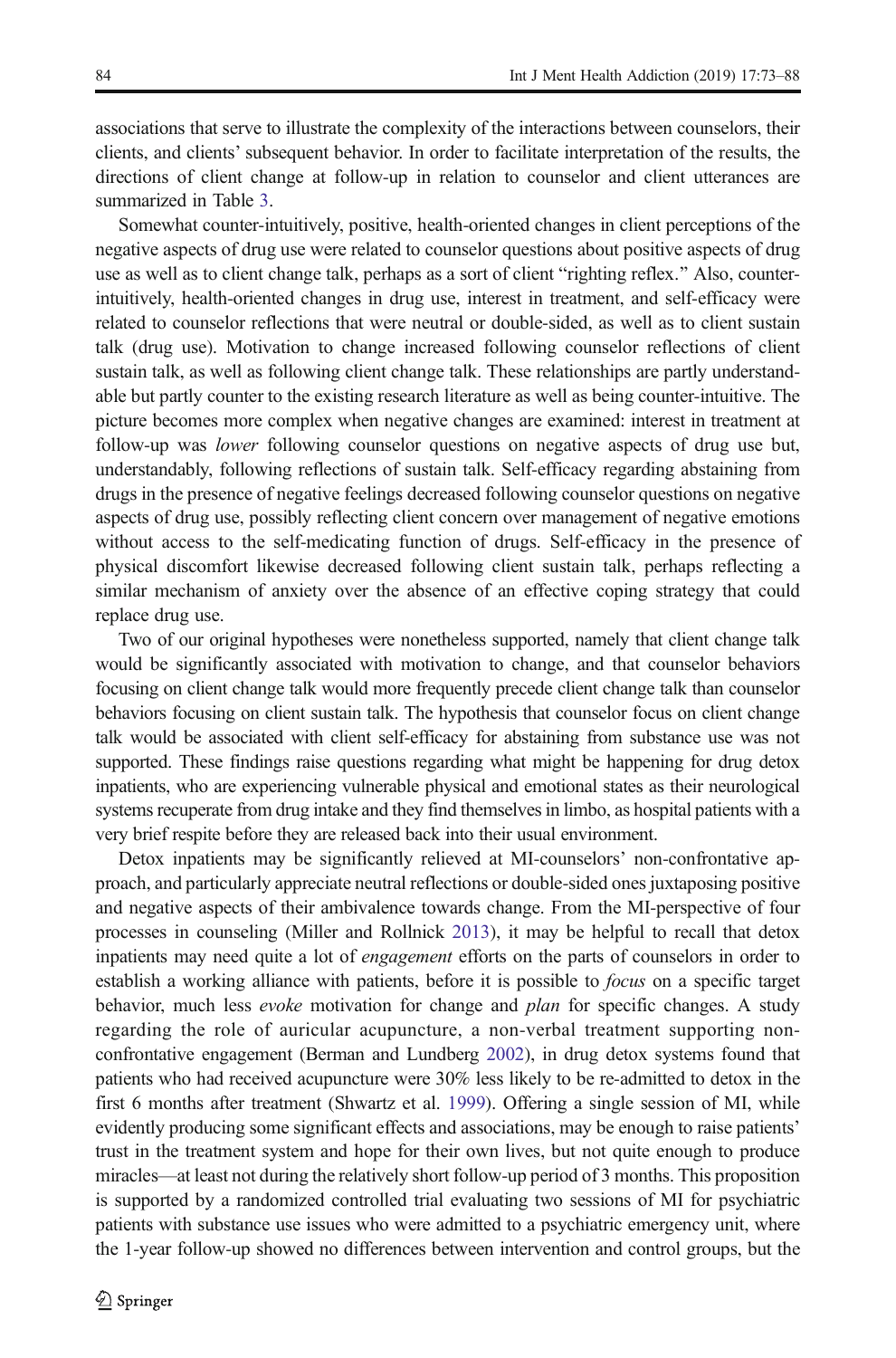2-year follow-up showed significantly fewer substance use days for the intervention group but more substance use days for the control group, compared to the baseline level (Bagoien et al. [2013\)](#page-14-0).

A brief review of prior research shows that, generally speaking, both in-session client and counselor verbal behavior contribute to behavioral outcome, where clients' change talk is the principal mediator of their change, and counselors' lower use of MI-inconsistent behaviors is associated with better client outcomes (Apodaca and Longabaugh [2009\)](#page-14-0). Earlier studies found that frequencies of client language in favor of change or status quo were associated with days abstinent at follow-up (Moyers et al. [2007a\)](#page-15-0), and that the average strength of patients' expressed ability to change predicted reductions in alcohol consumption, although counselor behaviors were not predictive of client outcome (Gaume et al. [2008a](#page-15-0)). A study among adolescents found that a high frequency of clients' in-session expressed reasons in favor of change predicted greater abstinence from alcohol or illicit substances, while expressed ability or desire in favor of status quo predicted less abstinence (Baer et al. [2008\)](#page-14-0). More recently, a study among adolescents participating in a substance use prevention program found that the percentage of clients' change talk predicted reductions in marijuana use outcomes (Barnett et al. [2014a](#page-14-0)).

Counselor characteristics and behavior have shown variable associations with patient outcomes. A positive correlation has been identified between the way MI counselors are supported and the quality of their counseling, and change talk levels among heavy college student drinkers as well as their related drinking outcomes (Vader et al. [2010\)](#page-15-0). A study focusing on college students who participated in mandated brief motivational interventions (BMIs) showed that therapists' MI-consistent behaviors were associated with both positive and negative change talk, possibly because therapists focused on exploring client ambivalence; however, therapist MI-consistent language did not show significant associations with client outcome, although therapist encouragement of client self-exploration was associated with a lower number of heavy drinking days (Apodaca et al. [2014\)](#page-14-0). A study with non-treatmentseeking young men (military conscripts) who drank heavily and were randomized to BMI or a control group showed that outcomes were better when counselors were male, more experienced, had more positive attitudes and higher expectancies from (BMI) and better MI skills; however, fewer MI-consistent in-session behaviors were associated with better outcomes (Gaume et al. [2014\)](#page-15-0). The percentage of counselor reflections on client change talk were also found to positively influence lower use of marijuana among clients (Barnett et al. [2014a](#page-14-0), [b](#page-14-0)).

Associations between therapists' MI skills and clients' in-session verbal behaviors have also been investigated. An initial landmark study found that therapist behavior that adhered to MI was more likely to be followed by client language that favored behavior change (Moyers and Martin [2006](#page-15-0)). Also, MI non-adherent behavior was more likely to be followed by client language that favored status quo. A sequential analysis of counselor and client behaviors showed that MI-consistent counselor behavior was more likely to be followed by client change talk, a finding that our results also clearly support; a conversational mutuality was also identified, where client exploration of change generated more MI-consistent counselor behavior (Gaume et al. [2008b](#page-15-0)).

A recent analysis of the role of reflections in catalyzing change talk indicated that reflections towards change (positive reflections) increased immediately following change talk by 11 times whereas reflections *away* from change (negative reflections) stimulated counter change talk by a factor of 19. To be more effective, MI counselors need to enact their awareness of the *valence* of their reflections such that they reframe clients' counter change talk utterances into positive reflections; this would mean, for example, reflecting a client statement of "I'm never going to be able to change" positively as "You're really making an effort" rather than negatively as "Change is really tough for you" (Barnett et al. [2014b](#page-14-0)). This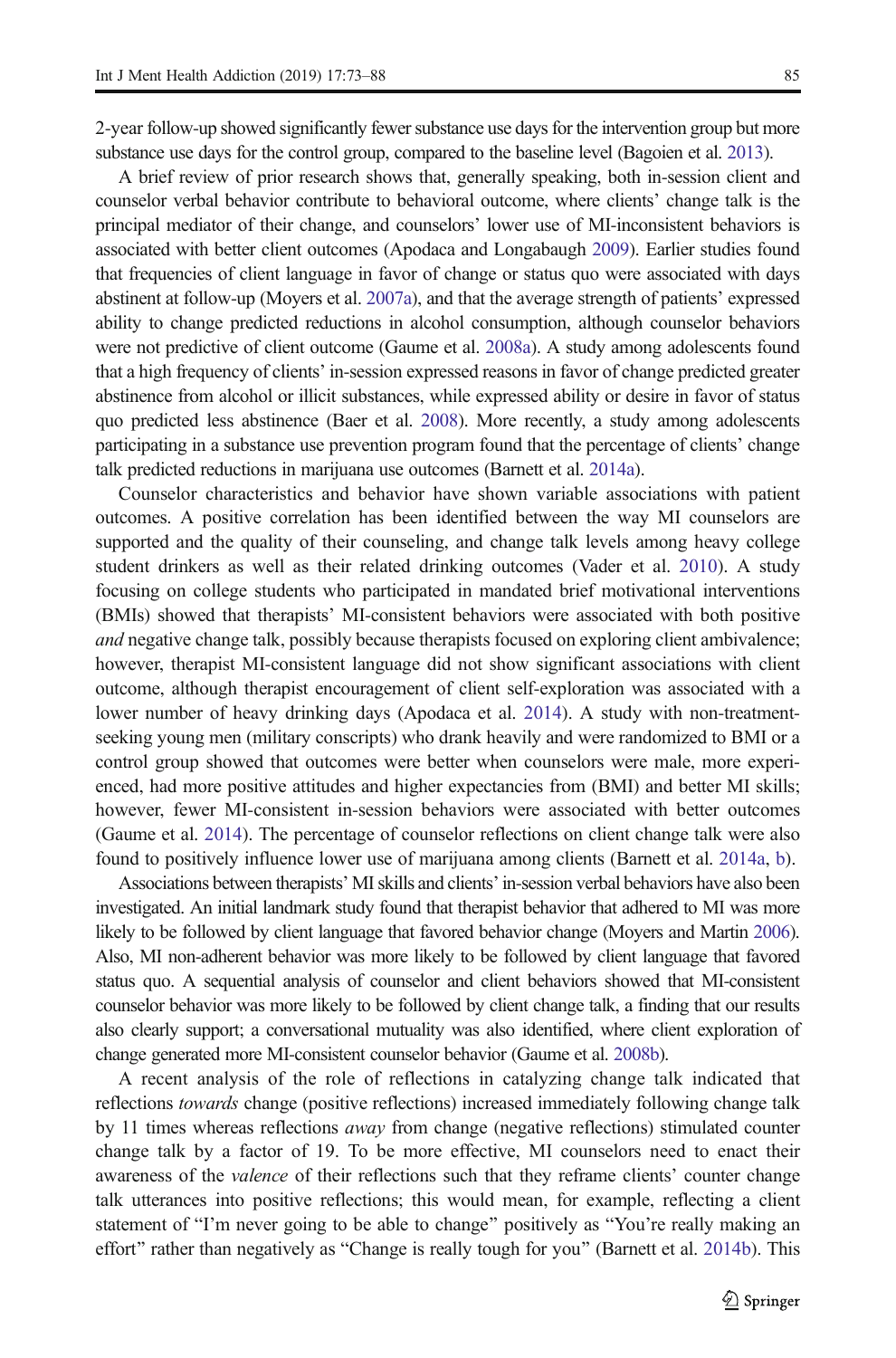research was most recently analyzed in a meta-analysis of the key elements of causality in the MI conversational model, indicating that counselor MI-consistent behavior correlated significantly with client change talk  $(r = 0.26)$ ; however, change talk was not found to influence behavioral outcome at follow-ups at the same time that "sustain" talk, maintaining behavioral status quo, was related to more negative outcomes ( $r = -0.24$ ) (Magill et al. [2014](#page-15-0)).

Our motivation for conducting the secondary analysis that this study presents was based on the above promising evidence that counselor language significantly affects client language as well as, possibly, behavioral outcomes. We did indeed find several significant relationships between counselor language and client language, as well as relationships between counselor and client language and behavioral outcomes. A major strength of this study is that we were able to identify associations of the kind earlier reported, following a single session of MI among patients in the detox setting, despite our very small sample. We find these circumstances encouraging in terms of the possibility of effectively helping detox patients orient themselves despite their vulnerable state, with a brief empathic intervention. Nonetheless, our study suffers from several limitations that would need to be addressed in future research in the detox setting. Firstly, our sample was small and technical issues reduced the sample size for complete data even more. The study was conducted in 2006–2008, when hospital staff members were regularly using Dictaphones with small tapes in order to record medical journal entries as well as to record the MI sessions in the study. All Dictaphone recordings were converted into digital recordings, but some were of a quality too low to be transcribed. These obstacles may be a thing of the past given the advent of smartphones offering reliable and secure methods of recording. A second limitation concerned the SCOPE coding, which was a newly introduced method at our MI coding lab. SCOPE coders conducted a series of test sessions until they achieved adequate inter-rater reliability, but this procedure was not formally documented and may have resulted in lower intra-class correlation coefficients than the usual standard; however, the coders did test inter-rater reliability in relation to smoking cessation transcripts and these were satisfactory.

In conclusion, this study indicates some additional value for single-session MI in the drug detox setting, beyond the controlled outcomes reported earlier. Client change talk was significantly associated with motivation to change drug use behavior and counselor behaviors focusing on client change talk did more frequently precede client change talk. The processes ongoing in the counselor-client interaction in the detox setting, where the patient is subject to multiple physical and emotional stressors and increased vulnerability, are most likely quite complex. The single MI session may be more heavily focused on engagement processes, where counselor reflections that are neutral or double-sided may serve to enhance the patient experience of empathy and engagement, but later—after release from the detox unit—evoke client motivation to reduce drug use, engage in treatment, and increase self-efficacy. The processes initiated in the single MI session may indeed reverberate long after the detox stay. Future research should investigate the possible additional effects of two MI sessions, increase sample size, and extend follow-up to at least 2 years after release.

Acknowledgements We acknowledge the participation of the patients in the study, the staff MI-counselors, and Beatrice Biguet for transcription of the counseling sessions.

Funding sources This work was supported by Swedish Society of Medicine Funds (grant number SLS-252831), the Swedish Drug Policy Coordinator (grant number MOB 238-2006-14), and the Swedish Research Council (grant number K2012-61P-22, 132-01-6). The funding organizations had no role in the conception of the study, in the analyses of the data, in the writing of the manuscript, nor in the decision to submit it for publication.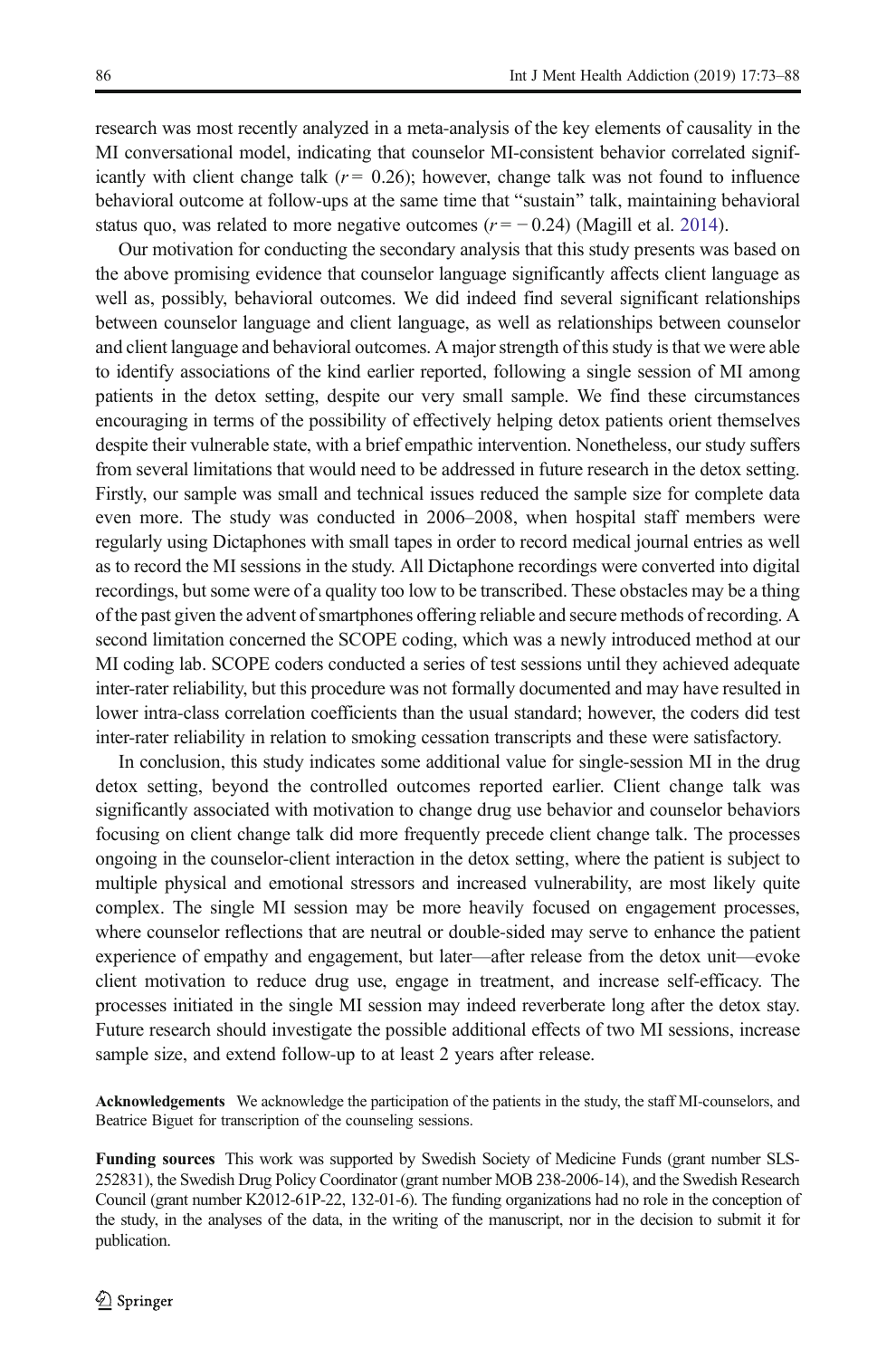#### <span id="page-14-0"></span>Compliance with Ethical Standards

Conflict of Interest The authors AHB, ND, HK, and UH declare that they have no conflict of interest. Author LF declares that he owns a company providing MI coding services; however, this was not the company that provided coding services for the work reported in this study.

Open Access This article is distributed under the terms of the Creative Commons Attribution 4.0 International License (http://creativecommons.org/licenses/by/4.0/), which permits unrestricted use, distribution, and reproduction in any medium, provided you give appropriate credit to the original author(s) and the source, provide a link to the Creative Commons license, and indicate if changes were made.

### **References**

- Apodaca, T. R., & Longabaugh, R. (2009). Mechanisms of change in motivational interviewing: a review and preliminary evaluation of the evidence. Addiction, 104, 705–715.
- Apodaca, T. R., Borsari, B., Jackson, K. M., Magill, M., Longabaugh, R., Mastroleo, N. R., & Barnett, N. P. (2014). Sustain talk predicts poorer outcomes among mandated college student drinkers receiving a brief motivational intervention. Psychology of Addictive Behaviors, 28(3), 631.
- Baer, J. S., Beadnell, B., Garrett, S. B., Hartzler, B., Wells, E. A., & Peterson, P. L. (2008). Adolescent change language within a brief motivational intervention and substance use outcomes. *Psychology of Addictive Behaviors*, 22, 570– 575.
- Bagoien, G., Bjørngaard, J. H., Østensen, C., Reitan, S. K., Romundstad, P., & Morken, G. (2013). The effects of motivational interviewing on patients with comorbid substance use admitted to a psychiatric emergency unita randomised controlled trial with two year follow-up. BMC Psychiatry, 13(1), 1.
- Bakeman, R., & Quera, V. (2011). Sequential analysis and observational methods for the behavioral sciences. New York: Cambridge University Press.
- Bakeman, R., & Quera, V. (2015). GSEQ 5.1. Software for the analysis of interaction sequences. Retrieved May 15, 2015 from [http://www2.gsu.edu/~psyrab/gseq/Download.html.](http://www2.gsu.edu/~psyrab/gseq/Download.html)
- Bakeman, R., Quera, V., Gnisci, A. (2009). Observer agreement for timed-event sequential data: a comparison of time-based and event-based algorithms. Behavior Research Methods, 41(1), 137–147.
- Barnett, E., Moyers, T. B., Sussman, S., Smith, C., Rohrbach, L. A., Sun, P., & Spruijt-Metz, D. (2014a). From counselor skill to decreased marijuana use: does change talk matter? Journal of Substance Abuse Treatment, 46(4), 498–505.
- Barnett, E., Spruijt-Metz, D., Moyers, T. B., Smith, C., Rohrbach, L. A., Sun, P., & Sussman, S. (2014b). Bidirectional relationships between client and counselor speech: the importance of reframing. Psychology of Addictive Behaviors, 28(4), 1212.
- Berman, A. H., & Lundberg, U. (2002). Auricular acupuncture in prison psychiatric units: a pilot study. Acta Psychiatrica Scandinavica, 106(Suppl. 412), 152–157.
- Berman, A. H., Bergman, H., Palmstierna, T., & Schlyter, F. (2005). Evaluation of the Drug Use Disorders Identification Test (DUDIT) in criminal justice and detoxification settings and in a Swedish population sample. European Addiction Research, 11, 22–31.
- Berman, A. H., Palmstierna, T., Källmén, H., & Bergman, H. (2007). The self-report Drug Use Disorders Identification Test-Extended (DUDIT-E): reliability, validity, and motivational index. Journal of Substance Abuse Treatment, 32, 357–369.
- Berman, A. H., Forsberg, L., Durbeej, N., Källmén, H., & Hermansson, U. (2010). Single-session motivational interviewing for drug detoxification inpatients: effects on self-efficacy, stages of change and substance use. Substance Use & Misuse, 45, 384–402.
- Cicchetti, V. (1994). Guidelines, criteria and rules of thumb for evaluating normed and standardized assessment instruments in psychology. Psychological Assessment, 6, 284–290.
- Cohen, J. (1988). Statistical power analysis for the behavioral sciences (2nd ed.). Hillsdale, NJ: Erlbaum.
- DiClemente, C., Carbonari, J. P., Montgomery, R. P. G., & Hughes, S. O. (1994). The Alcohol Abstinence Self-Efficacy Scale. Journal of Studies on Alcohol, 55, 141–148.
- Dobber, J., van Meijel, B., Barkhof, E., Scholte op Reimer, W., Latour, C., Peters, R., & Linszen, D. (2015). Selecting an optimal instrument to identify active ingredients of the motivational interviewing-process. Journal of Psychosomatic Research, 78(3), 268–276. [https://doi.org/10.1016/j.jpsychores.2014.10.010.](https://doi.org/10.1016/j.jpsychores.2014.10.010)
- Forsberg, L., Lindqvist, H., Lindroos, N., Hellberg, C., & Forsberg, L. (2014). Kodningsmanual for sekventiell kodning av motiverande samtal för att observera processuella utbyten av yttranden. [Swedish translation and processing of Martin T, Moyers TB, Houck J, Christopher P, Miller W, (2005) Motivational Interviewing Sequential Code for Observing Process Exchanges (MI-SCOPE) Coder's Manual. Albuquerque, NM: